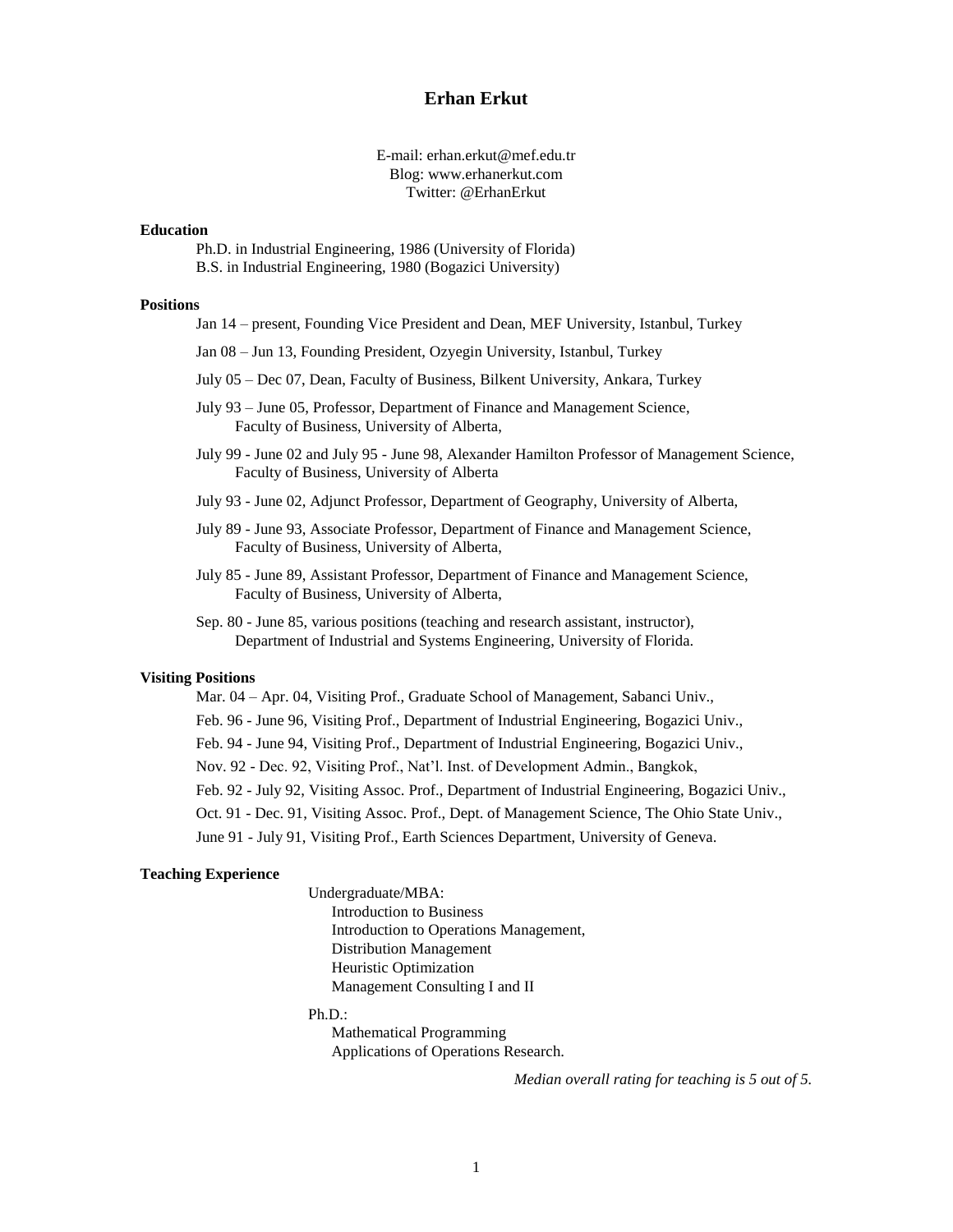#### **Publications**

#### **Papers in Refereed Journals**

- Bozkaya, B., E. Erkut, D. Haight, and G. Laporte (2011), "Designing New Electoral Districts for the City of Edmonton," *Interfaces*, Vol. 41, No. 6, pp. 534-547.
- Gzara, F. and E. Erkut (2011), "Telecommunications Network Design with Multiple Technologies," *Telecommunication Systems*, Vol. 46, No. 2, pp. 149-161.
- Erdogan, G., E. Erkut, A. Ingolfsson, and G. Laporte (2010), "Scheduling Ambulance Crews for Maximum Coverage," *Journal of the Operational Research Society*, Vol. 61, No. 4, pp. 543-550.
- Gzara, F. and E. Erkut (2009), "A Lagrangian Relaxation Approach to Large-scale Flow Interception Problems," *European Journal of Operational Research*, Vol. 198, No. 2, pp. 404-411.
- Erkut, E, A. Ingolfsson, T. Sim, and E. Gunes (2009), "Computational Comparison of Five Maximal Covering Models for Locating Ambulances," *Geographical Analysis*, Vol. 41, No. 1, pp. 43-65.
- Budge, S., A. Ingolfsson, and E. Erkut (2009), "Approximating Vehicle Dispatch Probabilities for Emergency Service Systems with Location-Specific Service Times and Multiple Units per Location," *Operations Research*, Vol. 57, No. 1, pp. 251-255.
- Bektas, T., J-F. Cordeau, E. Erkut, and G. Laporte (2008), "Exact Algorithms for the Joint Object Placement and Request Routing Problem in Content Distribution Networks," *Computers & Operations Research*, Vol. 35, No. 12, pp. 3860-3884.
- Bektas, T., J-F. Cordeau, E. Erkut, and G. Laporte (2008), "A two-level simulated annealing algorithm for efficient dissemination of electronic content," *Journal of the Operational Research Society*, Vol. 59, No. 11, pp. 1557-1567.
- Cabral, E.A., E. Erkut, G. Laporte and R. Patterson (2008), "Wide-Area Telecommunication Network Design: Application to the Alberta Supernet," *Journal of the Operational Research Society*, Vol. 59, No. 11, pp. 1460-1470.
- Ingolfsson, A., S. Budge, and E. Erkut (2008), "Optimal Ambulance Location with Random Delays and Travel Times," *Health Care Management Science*, Vol.11, No. 3, pp. 262-274
- Erkut, E. and F. Gzara (2008), "Solving the Hazmat Transport Network Design Problem," *Computers & Operations Research*, Vol. 35, No. 7, pp. 2234-2247.
- Erkut, E., A. Karagiannidis, G. Perkoulidis, S. Tjandra (2008), "A Multicriteria Facility Location Model for Municipal Solid Waste Management in North Greece," *European Journal of Operational Research*, Vol. 187, No. 3, pp. 1402-1421.
- Erkut, E., A. Ingolfsson, and E. Gunes (2008), "Ambulance Location for Maximum Survival," *Naval Research Logistics*, Vol. 55, No. 1, pp. 42-58.
- Glickman, T., E. Erkut, and M. Zschocke (2007), "The Cost and Risk Impacts of Rerouting Railroad Shipments of Hazardous Materials," *Accident Analysis and Prevention*, Vol. 39, No. 5, pp. 1015-1025.
- Glickman, T. and E. Erkut (2007), "Assessment of Hazardous Material Risks for Rail Yard Safety," *Safety Science*, Vol. 45, No. 7, pp. 813-822.
- Cabral, E.A., E. Erkut, G. Laporte and R. Patterson (2007), "The Network Design Problem with Relays," *European Journal of Operational Research*, Vol. 180, No. 2, pp. 834-844.
- Erkut, E. and O. Alp (2007), "Designing a Road Network for Dangerous Goods Shipments," *Computers & Operations Research*, Vol. 34, No. 5, pp. 1389-1405.
- Erkut, E. and O. Alp (2007), "Integrated Routing and Scheduling of Hazmat Trucks with Stops En-Route," *Transportation Science*, Vol. 41, No. 1, pp. 107-122.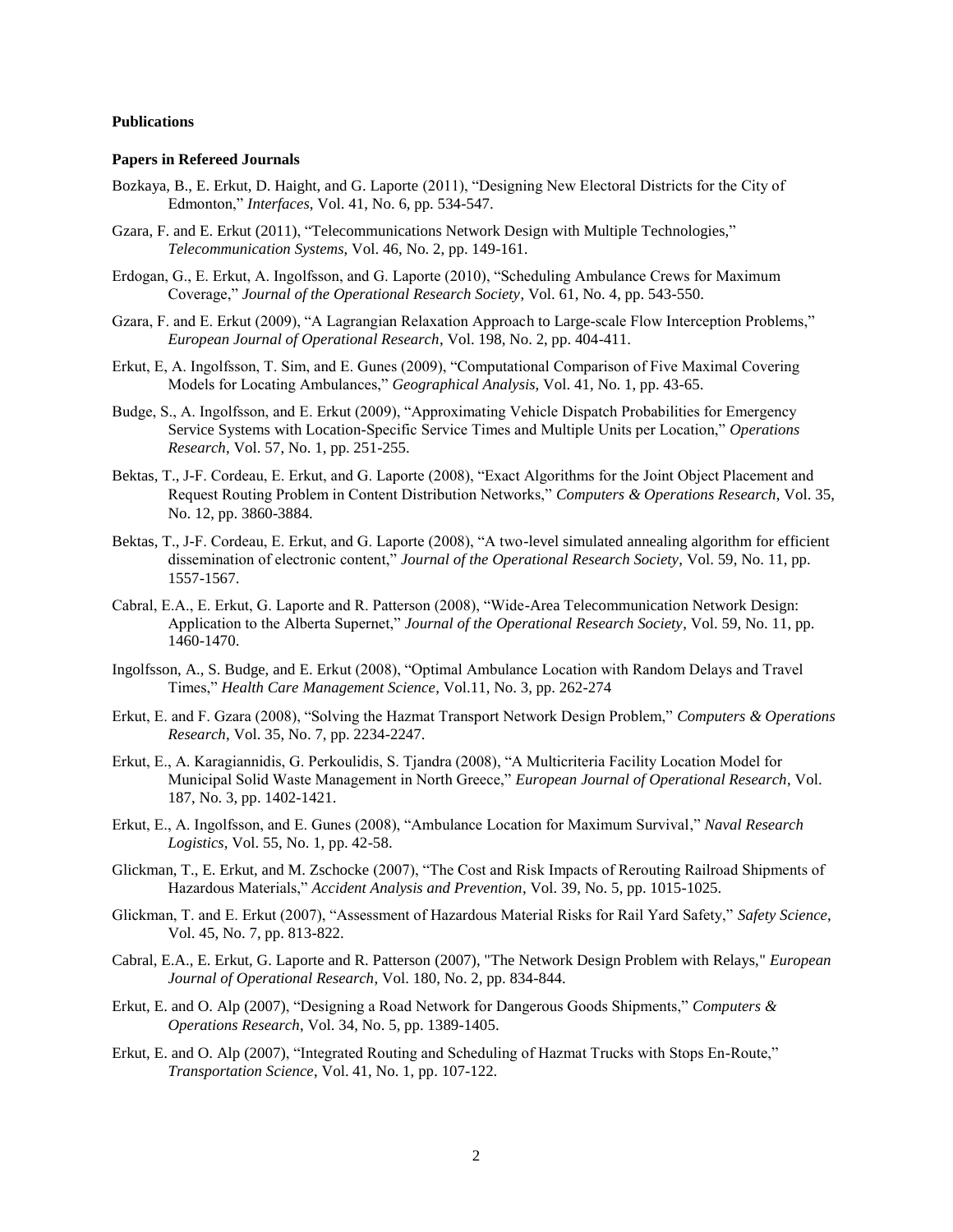- Sim, T., J. Cherdarchuk, E. Erkut, S. Lalani, and K. Mik (2006), "Cost-Effective and Reliable Grinding Schedules for Inland Cement," *Information Systems and Operational Research (INFOR),* Vol. 44, No. 1, pp. 65-77.
- Erkut, E. and A. Ingolfsson (2005), "Transport Risk Models for Hazardous Materials: Revisited," *Operations Research Letters,* Vol. 33, No. 1, pp. 81-89.
- Gordon, L. and E. Erkut (2004), "Improving Volunteer Scheduling for the Edmonton Folk Festival," *Interfaces*, Vol. 34, No. 5, pp. 367-376.
- Ingolfsson, A., E. Erkut and S. Budge (2003), "Simulation of Single Start Station for Edmonton EMS," *Journal of the Operational Research Society*, Vol. 54, No. 7, pp. 736-746.
- Kara, B., E. Erkut, V. Verter (2003), "Accurate Calculation of Hazardous Materials Transport Risks," *Operations Research Letters*, Vol. 31, No. 4, pp. 285-292.
- Alp, O, Z. Drezner, and E. Erkut (2003), "An Efficient Genetic Algorithm for the p-Median Problem," *Annals of Operations Research*, Vol. 122, 21-42
- Erkut, E. (2003), "Small World and Beyond: A Rejoinder" *Canadian Journal of Administrative Sciences*, Vol. 19, No. 4, pp. 385-392.
- Bozkaya, B., E. Erkut, G. Laporte (2003), "A Tabu Search Heuristic and Adaptive Memory Procedure for Political Districting," *European Journal of Operational Research*, Vol. 144, No. 1, pp. 12 – 26.
- Erkut, E. (2002), "Measuring Canadian Business School Research Output and Impact," *Canadian Journal of Administrative Sciences*, Vol. 19, No. 2, pp. 97-123.
- Erkut, E., R. Fenske, S. Kabanuk, Q. Gardiner, and J. Davis (2001), "Improving the Emergency Service Delivery in St. Albert," *INFOR*, Vol. 30, No. 4, pp. 416-433.
- Erkut, E. and A. Ingolfsson (2000), "Let's See the Squares in Least-Squares," *INFORMS Transactions on Education*, Vol. 1, No. 1, http://ite.informs.org/Vol1no1/erkut/ErkutIngolfsson.html
- Erkut, E. and A. Ingolfsson (2000), "Catastrophe Avoidance Models for Hazardous Materials Route Planning," *Transportation Science*, Vol. 34, No. 2, pp. 165-179.
- Akgun, V., E. Erkut, and R. Batta (2000), "On Finding Dissimilar Paths," *European Journal of Operational Research*, Vol. 121, No. 2, pp. 232-246.
- Erkut, E., T. Myroon, and K. Strangway (2000), "TransAlta Redesigns Its Service Delivery Network," *Interfaces*, Vol. 30, No. 2, pp. 54-69.
- Zhang, J., E. Erkut, and J. Hodgson (2000), "Using GIS to Assess the Risks of Hazardous Materials Transport on Networks," *European Journal of Operational Research*, Vol. 121, No. 2, pp. 316-329.
- Erkut, E. and B. Bozkaya (1999), "Analysis of Aggregation Errors for the p-Median Problem," *Computers & Operations Research*, Vol. 26, No. 10-11, pp. 1075-1096.
- Erkut, E. and V. Verter (1998), "Modeling of Transport Risk for Hazardous Materials," *Operations Research*, Vol. 46, No. 5, pp. 625-642.
- Erkut, E. and T. Glickman (1997), "Minmax Population Exposure in Routing Highway Shipments of Hazardous Materials," *Transportation Research Record*, No. 1602, pp. 93-100.
- Verter, V. and E. Erkut (1997), "Hazardous Materials Routing under Insurance Costs," *Transportation Science,* Vol. 31, No. 3, pp. 227-236.
- Erkut, E., C. ReVelle, Y. Ulkusal (1996), "Integer-Friendly Formulations for the r-Separation Problem," *European Journal of Operational Research*, Vol. 92, pp. 342-351.
- Erkut, E. and J. Zhang (1996), "On the Maximum Collection Problem with Time-Dependent Rewards," *Naval Research Logistics*, Vol. 43, No. 5, pp. 749-763.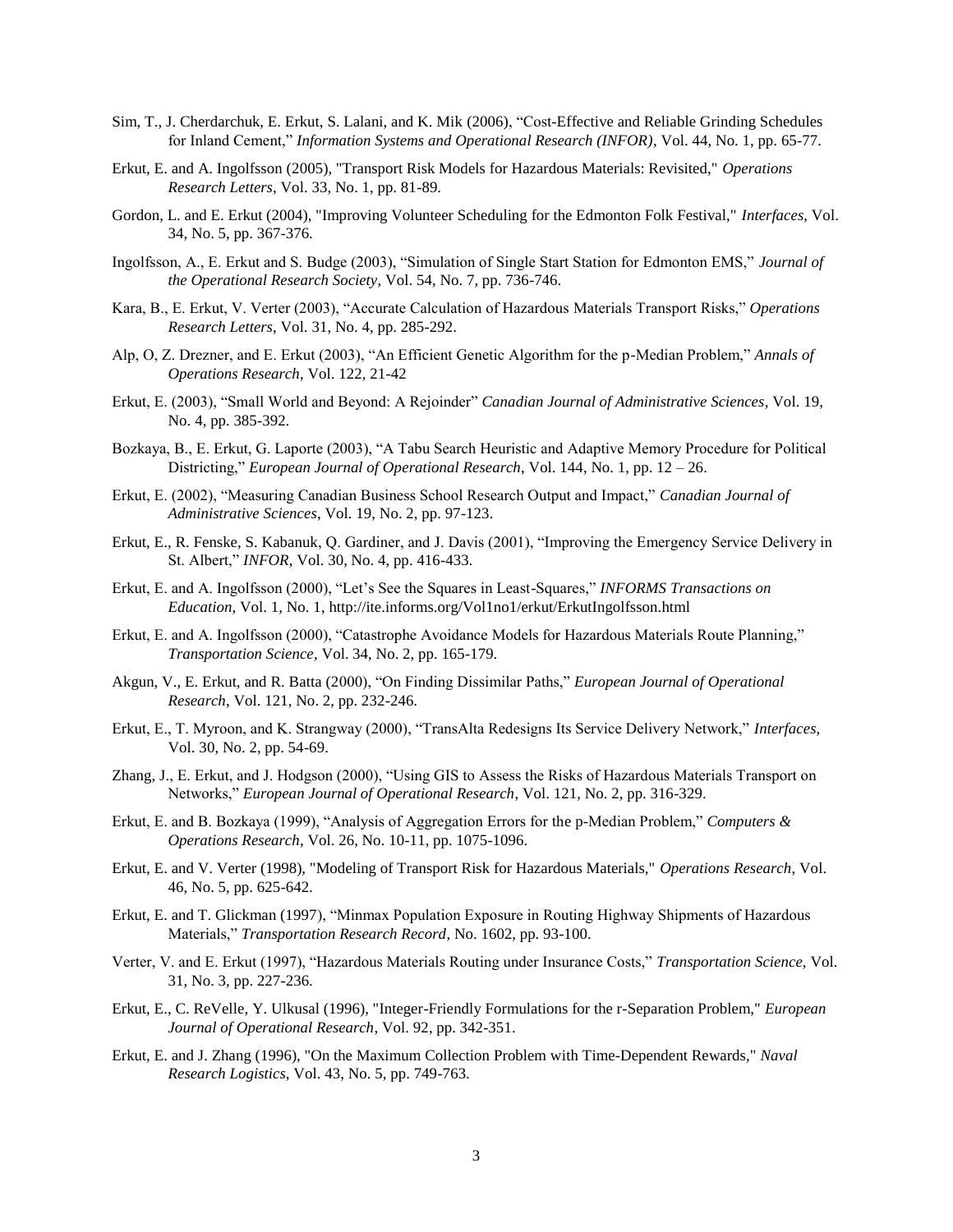- Erkut, E. and U. Ozen (1996), "Aggregate Distribution Planning for Durable Household Products: A Case Study," *Journal of Business Logistics*, Vol. 17, No. 2, pp. 217-234.
- Erkut, E. and V. Verter (1995), "A Framework for Hazardous Materials Transport Risk Assessment," *Risk Analysis*, Vol. 15, No. 5, pp. 589-601.
- Erkut, E. (1995), "On the Credibility of the Conditional Risk Model for Routing Hazardous Materials," *Operations Research Letters*, Vol. 18, pp. 49-52.
- Drezner, Z. and E. Erkut (1995), " On the Continuous p-Dispersion Problem," *Journal of Operational Research Society*, Vol. 46, No. 5, pp. 516-520.
- Erkut, E., Y. Ulkusal and O. Yenicerioglu (1994), "A Comparison of p-Dispersion Heuristics," *Computers & Operations Research,* Vol. 21, No. 10, pp. 1103-1113.
- Erkut, E. (1993), "Inequality Measures for Location Problems," *Location Science*, Vol. 1, No. 3, pp. 199-217.
- Erkut, E. and S. Neuman (1992), "A Multiobjective Model for Locating Undesirable Facilities," *Annals of Operations Research*, Vol. 40, pp. 209-227.
- Erkut, E. and B. C. Tansel (1992), "On Parametric Medians of Trees," *Transportation Science*, Vol. 26, No. 2, pp. 149-156.
- Erkut, E. and D. MacLean (1992), "Alberta's Energy Efficiency Branch Conducts Transportation Audits," *Interfaces*, Vol. 22, No. 3, pp. 15-21.
- Erkut, E., R. L. Francis and A. Tamir (1992), "Distance Constrained Multifacility Minimax Location Problems on Tree Networks," *Networks*, Vol. 22, pp. 37-54.
- Erkut, E. and S. R. Moran (1991), "Locating Obnoxious Facilities in the Public Sector: An Application of the Analytic Hierarchy Process to Municipal Landfill Siting Decisions," *Socio-Economic Planning Sciences*, Vol. 25, No. 2, pp. 89-102.
- Erkut, E. and M. Tarimcilar (1991), "On Sensitivity Analysis in the Analytic Hierarchy Process," *IMA Journal of Mathematics Applied in Business and Industry*, Vol. 3, No. 1, pp. 61-83.
- Erkut, E. and S. Neuman (1991), "Comparison of Four Models for Dispersing Facilities," *Information Systems and Operational Research (INFOR)*, Vol. 29, No. 2, pp. 68-86.
- Erkut, E. and T. S. Oncu (1991), "A Parametric 1-Maximin Location Problem," *Journal of Operational Research Society*, Vol. 42, No. 1, pp. 49-55.
- Erkut, E. (1990), "The Discrete p-Dispersion Problem," *European Journal of Operational Research*, Vol. 46, No. 1, pp. 48-60.
- Erkut, E., T. Baptie and B. v. Hohenbalken (1989), "The Discrete p-Maxian Location Problem," *Computers & Operations Research*, Vol. 17, No. 1, pp. 51-61.
- Erkut, E. and S. Neuman (1989), "Analytical Models for Locating Undesirable Facilities," *European Journal of Operational Research*, Vol. 40, No. 3, pp. 275-291 (Invited Review).
- Erkut, E., R. L. Francis, T. J. Lowe and A. Tamir (1989), "Equivalent Mathematical Programming Formulations of Monotonic Tree Network Location Problems," *Operations Research*, Vol. 37, No. 3, pp. 447-461.
- Erkut, E., R. L. Francis and T. J. Lowe (1988), "A Multimedian Problem with Interdistance Constraints," *Environment and Planning B: Planning and Design*, Vol. 15, pp. 181-190.
- Erkut, E., R. L. Francis and T. J. Lowe (1988), "Locating Two Facilities on a Tree Network Subject to Distance Constraints," *Transportation Science*, Vol. 22, No. 3, pp. 199-208.
- Erkut, E. (1987), "Note: More on Morrison and Wheat's "Pulling the Goalie Revisited"," *Interfaces*, Vol. 17, No. 5, pp. 121-123.

*1433 citations, h-index of 20 (as of Oct 2013, from Web of Science)*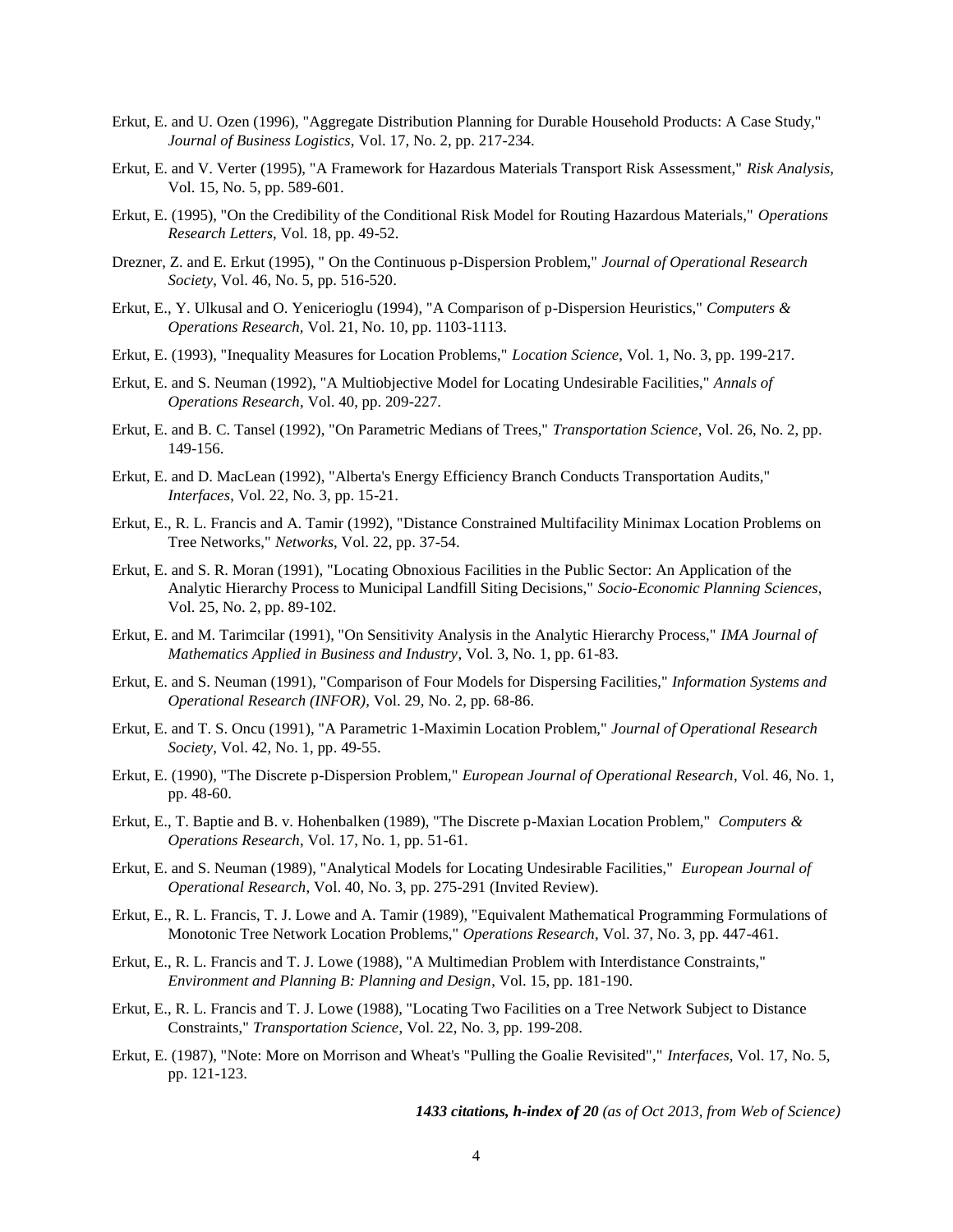#### **Book Chapters**

- Erkut, E., S. Tjandra, and V. Verter (2005), "Hazardous Materials Transportation," invited chapter for *Transportation*, edited by G. Laporte and C. Barnhart, Handbooks in Operations Research and Management Science, Elsevier Science.
- Bozkaya, B., J. Zhang, and E. Erkut (2001), "An Efficient Genetic Algorithm for the *p*-Median Problem," in *Location Theory*, a Springer-Verlag book, edited by H. Hamacher and Z. Drezner.
- Verter, V. and E. Erkut (1996), "Hazardous Materials Logistics: An Annotated Bibliography," in *Operations Research and Environmental Management,* a Kluwer book, edited by A. Haurie and C. Carraro.
- Erkut, E. and V. Verter (1995), "Hazardous Materials Logistics," in *Facility Location: A Survey of Applications and Methods*, a Springer-Verlag book edited by Z. Drezner.

#### **Other publications**

- Gordon, L. and E. Erkut (2005), "The 'Sound' Science of Scheduling," *OR/MS Today*, Vol. 32, No. 2.
- Erkut, E. (2004) "Northern Exposure," *OR/MS Today*, Vol. 31, No. 1, pp. 47-49
- Erkut. E. (2005), "Yield Management at Banff: Two Contrasting Examples," *CORS/SCRO Bulletin*, Vol. 39, No. 1, pp. 24 - 27.
- Erkut, E. (2003), "Education Journal Takes Off," *OR/MS Today*, Vol. 30, No, 4.
- Erkut, E. and A. Ingolfsson (2002), "Managing the Student Supply Chain," *OR/MS Today*, Vol. 29, No, 4, pp. 36- 41.
- Erkut, E. and A. Ingolfsson (2001), "On-Line Exams Put to the Test," *OR/MS Today*, Vol. 28, No, 4, pp. 26-29.
- Erkut, E. (2001) "Comparing Research Output and Impact of Canadian Business Schools in OR Journals," *CORS-SCRO Bulletin*, Vol. 35, No. 4, pp. 9-15.
- Erkut, E. (2000), "New E-Journal Targets Teaching," *OR/MS Today*, Vol. 27, No. 6., pg. 12.
- Erkut, E. (1999), "Experiences with On-Line Exams," *HyperDispatch*, March-April 1999 (newsletter of Computing and Network Services of the University of Alberta)
- Erkut, E. (1998), "How to 'Excel' in Teaching Management Science," *OR/MS Today*, Vol. 25, No. 5 (October 1998), pp. 40-43.
- Erkut, E. (1998), "Help Wanted: Modelers and Problems Solvers (OR in 2048)," *OR/MS Today*, Vol. 25, No. 2 (April 1998), p. 31.
- Erkut, E. (1996), "The Road Not Taken: Decision support systems provide sound directions for transportation of hazardous materials," *OR/MS Today*, Vol. 23, No. 6 (December 1996), pp. 22-28.
- Erkut, E. (1996), "Become an INFORMED member", *OR/MS Today*, Vol. 23, No. 4 (August 1996), p.12.
- Erkut, E. (1996), "Safely Getting from A to B," *The Edge*, Spring 1996, pp. 8-11.
- Glickman, T. and E. Erkut (1996), "What Price Safety? The Tradeoffs Associated with Responsible Routing of Tank Cars," *INFORMS Rail Applications Newsletter*, Spring 1996, Vol. 3, No. 1, pp. 4-7.
- Erkut, E. (1994), "Big Mac Attack: Revisited," *OR/MS Today*, June 1994, pp. 50-52.
- Erkut, E. (1990), "*Facility Location Analysis; Theory and Applications*," book review in *European Journal of Operational Research*, Vol. 45, No. 1, pp. 116-117.

# **Doctoral Dissertation**

Erkut, E. (1986), "Distance-Constrained Multi-Facility Tree Network Location Problems with Extensions to Planar Problems," Department of Industrial and Systems Engineering, University of Florida.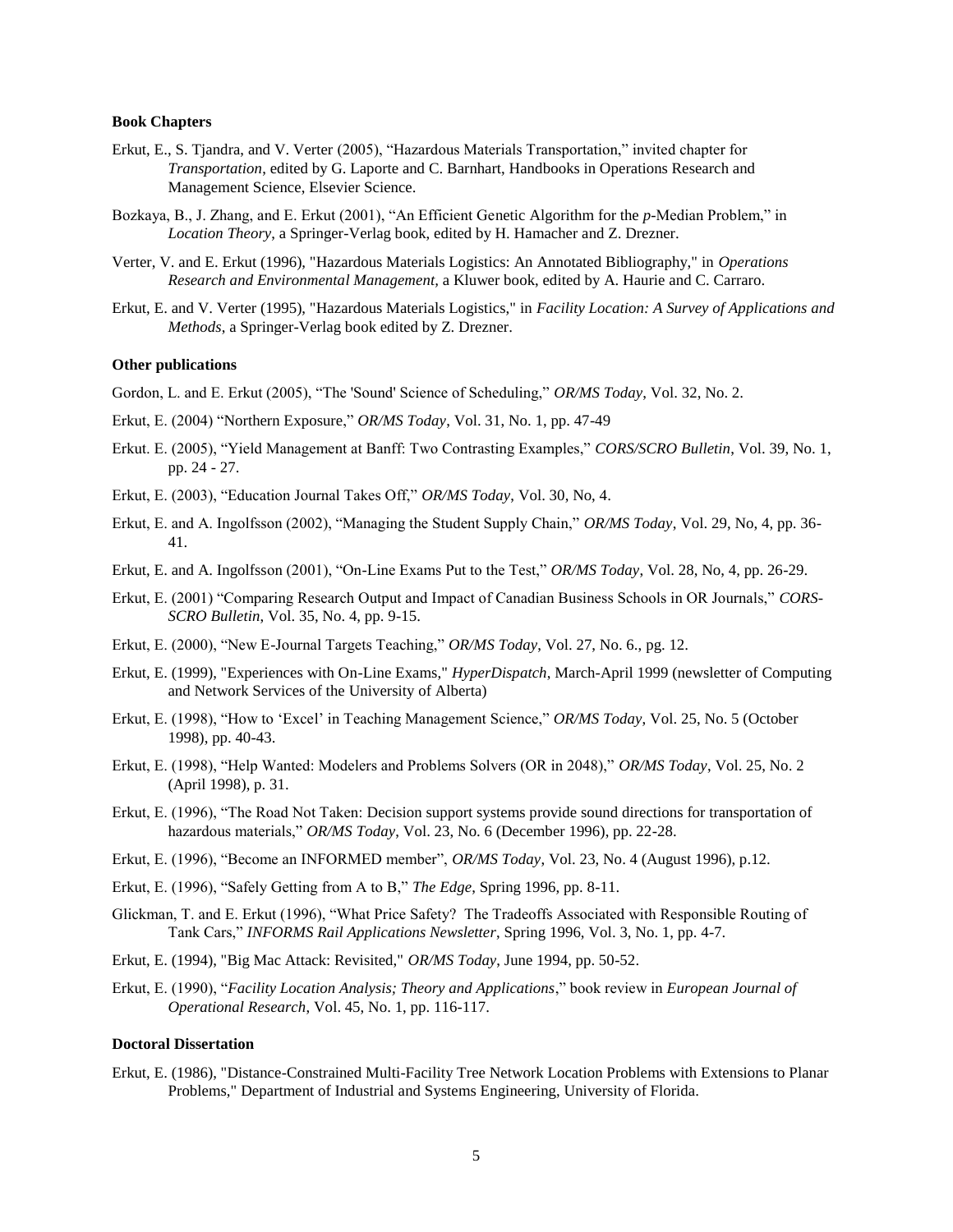#### **Presentations** *(partial list)*

#### **Research Presentations** *(2001 – 2004 only)*

- Haight, D. and E. Erkut, "GIS Applications in Emergency Medical Services," presentation at GIS Day (U of Alberta, Nov. 2004)
- Erkut, E., "Building a Decision-Support System for Emergency Medical Services," Eric Geddes Lecture, Edmonton (Jan. 2004)
- Erkut, E. and T. Grossman, "Research on Spreadsheets: Opportunity Knocks...Who Shall Answer?," presented at 9th INFORMS Computing Society Conference (Annapolis, Maryland, Jan. 2004)
- Erkut, E., A. Ingolfsson, T. Sim, "A Comparison of Four Covering Models for Ambulance Location," presented at INFORMS Annual Meeting (Denver, Oct. 2004)
- Erkut. E., "Measuring Canadian Business Schools Research Output and Impact," Faculty seminar, Faculty of Management, McGill University (Montreal, Sept. 2004)
- Erkut, E. "Modeling Demand and Capacity," presentation at the "Waiting for This, Waiting for That" Solutions to Waits in Healthcare workshop, organized by Calgary Health Region (Calgary, August 2004)
- Erkut, E., S.A. Tjandra, A. Karagiannidis, G. Perkoulidis, and S. Pardali, "Optimization of Regional Management of Municipal Solid Wastes: A Modelling Approach with Application," presented at EURO XX (Rhodes, July 2004)
- Erkut, E. and A. Ingolfsson, "Towards Improved Optimization Models for Locating Ambulances," Industrial Engineering seminar, Bilkent University, Ankara, Turkey, March 2004, Manufacturing and Systems Engineering department seminar, Sabanci University, Istanbul, April 2004, Industrial Engineering department seminar, Bogazici University, Istanbul, April 2004, Industrial Engineering department seminar, Middle East Technical University, Ankara, June 2004.
- Ingolfsson, A, E. Erkut, and S. Budge, "Ambulance Location," presented at the Symposium in Location Analysis (Edmonton, May 2004)
- Cabral, E. and E. Erkut, "GIS and the Alberta SuperNet Telecommunication Network Design," presented at CORS/INFORMS Joint International Meeting (Banff, May 2004)
- Oh, S., D. Bowker, E. Erkut, D. Haight, S. Knibbs, and J. Poplawski, "Implementing Access Standards at Alberta Health and Wellness," presented at CORS/INFORMS Joint International Meeting (Banff, May 2004)
- Budge, S., E. Erkut, and A. Ingolfsson, "Approximating Station Specific Vehicle Utilization for Emergency Service Systems," presented at CORS/INFORMS Joint International Meeting (Banff, May 2004)
- Erkut, E. and S.A. Tjandra, "Real-Time Routing and Scheduling of Hazmat Trucks," presented at CORS/INFORMS Joint International Meeting (Banff, May 2004)
- Gzara, F. and E. Erkut, "A Bilevel Programming Application to Hazardous Material Transportation Network Design," presented at MOPGP 04 (Hammamet, Tunisia, April 2004)
- Erkut, E. and A. Ingolfsson, "Transport Risk Models for Hazardous Materials: Revisited," seminar at Centre for Transportation Research (Montreal, February 2004)
- Ingolfsson, A. and E. Erkut, "Descriptive and Prescriptive Models of Ambulance Service Operations," departmental seminar at McGill University (February 2004)
- Haight, D. and E. Erkut, "Combining GIS and Optimization for Decision Support," presentation during GIS Day (U of Alberta, Nov. 2003)
- Oh, S., E. Erkut, D. Haight, A. Ingolfsson, "Managing Line-Ups for Alberta's MRIs: An Operations View," presented at INFORMS 2003 (Atlanta, October 2003)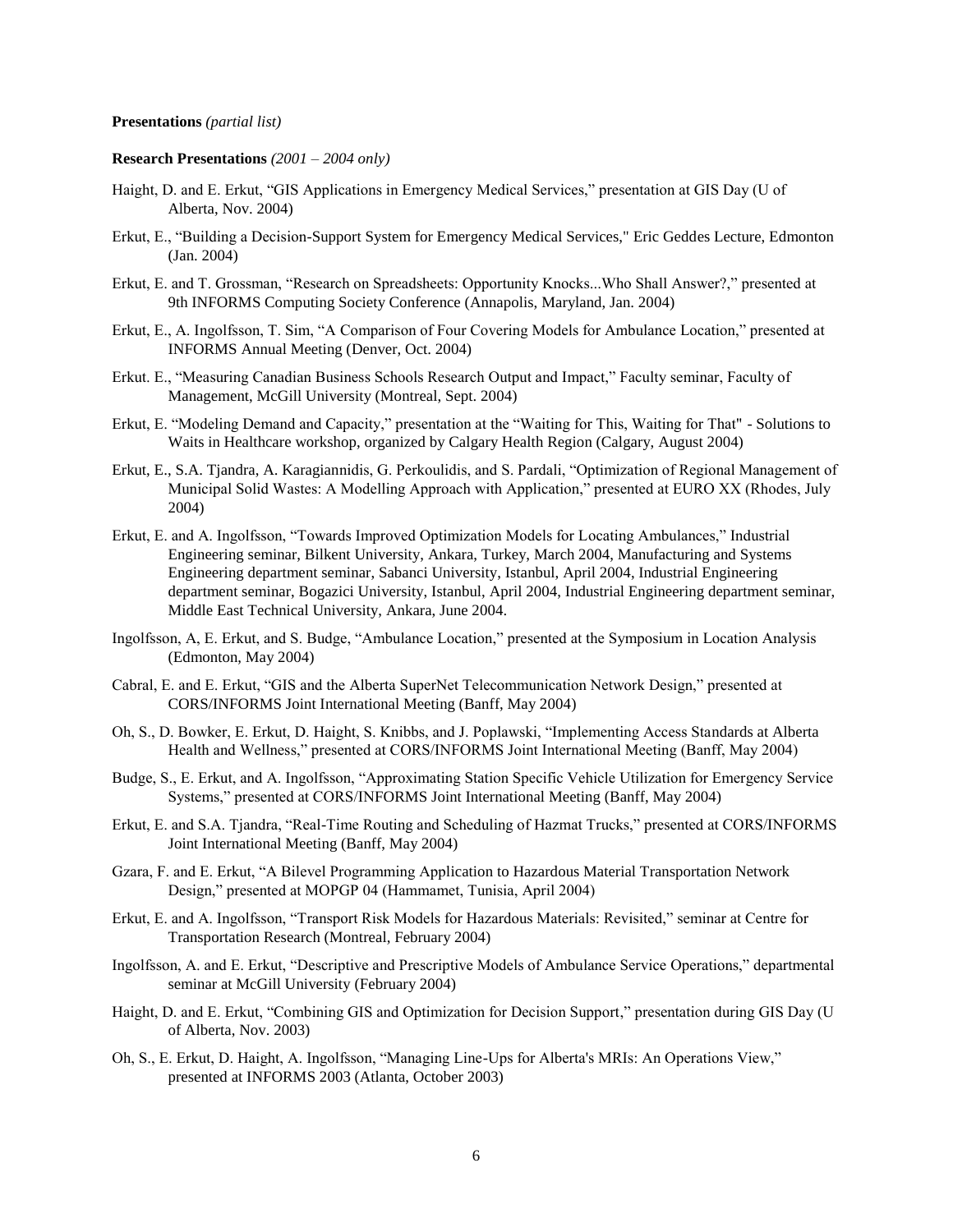- Erkut, E. and O. Alp, "Sparse Network Design for Hazmat Transport," presented at INFORMS 2003 (Atlanta, October 2003)
- Budge, S., A. Ingolfsson, and E. Erkut, "Approximating Station Specific Vehicle Utilization for Emergency Service Systems," presented at INFORMS 2003 (Atlanta, October 2003)
- Erkut, E. and O. Alp, "Integrated Routing and Scheduling of Hazmat Trucks with Stops En-Route," presented at EURO/INFORMS International (Istanbul, July 2003)
- Glickman, T.S. and E. Erkut, "Hazardous Materials Risk Assessment in a Rail Yard," presented at EURO/INFORMS International (Istanbul, July 2003)
- Erkut, E. and A. Ingolfsson, "Transport Risk Models for Hazardous Materials: Revisited," presented at EURO/INFORMS International (Istanbul, July 2003)
- Erkut, E, L. Ethier and D. Haight, "Fire Station Location in St. Albert: Time-Based Optimization for 2002 2015," presented at CORS 2003 (Vancouver, June 2003)
- Cabral, E. and E. Erkut, "Wide Area Internet Network Design," presented at CORS 2003 (Vancouver, June 2003)
- Erkut, E., D. Haight, A. Ingolfsson, and S. Oh, "Managing line-ups for Alberta's MRI's: An overview of the issues facing Edmonton and Calgary's Health Regions," presented at CORS 2003 (Vancouver, June 2003)
- Budge, S., A. Ingolfsson, and E. Erkut, "Locating Ambulance Stations using Simulation and Optimization," Koc University seminar (Istanbul, Apr. 2003)
- Erkut, E., "Combining inventory and transportation costs for locating distribution centers," departmental working seminar (Edmonton, Feb. 2003).
- Alp, O., Z. Drezner, and E. Erkut, "An Efficient Genetic Algorithm for the p-Median Problem," INFORMS 2002 (San Jose, Nov. 2002).
- Erkut, E., "Facility Location Applications," invited presentation at the IMA-CRT-CRM workshop on Distribution Planning: Vehicle Routing and Location (HEC, Montreal, Dec. 2002).
- Erkut, E. "Strategic Planning for Emergency Services in St. Albert," departmental seminar (Oct. 2002).
- Erkut, E. and O. Alp, "Integrated Scheduling and Routing Decisions for Hazardous Materials Shipments with Stops," departmental seminar (Feb. 2002).
- Erkut, E., "Designing Wide-Area Internet Networks," ARCO (Alberta Research Conference on Operations), (Edmonton, Apr. 2002).
- Erkut, E., "A Whirlwind Tour of Hazmat Transport Research," invited presentation at a Hazardous Materials Transportation workshop, organized jointly by the Italian National Research Council and the Department of Statistics, Probability and Applied Statistics of the University of Rome "La Sapienza" (Rome, May 2002).
- Erkut, E., "Measuring Canadian Business Schools' Research Output and Impact," tutorial at CORS National conference (Toronto, Jun. 2002).
- Erkut, E., "Integrated Routing and Scheduling of HazMat Trucks," CORS National conference (Toronto, Jun. 2002).
- Erkut, E. and S. Budge, "Simulation of Single Start Station for Edmonton EMS," Practice Prize competition final, CORS National conference (Toronto, Jun. 2002)--*third place.*
- Erkut, E., S. Kabanuk, and Q. Gardiner, "Optimizing Fire Station Locations in St. Albert, Alberta," GIS 2001, the 15th Annual GIS Conference (Vancouver, Feb. 2001)
- Erkut, E., R. Fenske, S. Kabanuk, Q. Gardiner, and J. Davis, "Improving the Emergency Service Delivery in St.Albert," Practice Prize competition final, CORS National conference (Quebec City, May 2001)--*second place*.
- Erkut, E. "A Citation-based Comparison of Research Impact by Canadian Business Schools for 1990-1999," faculty seminar and ASAC Conference (London, ON, May 2001).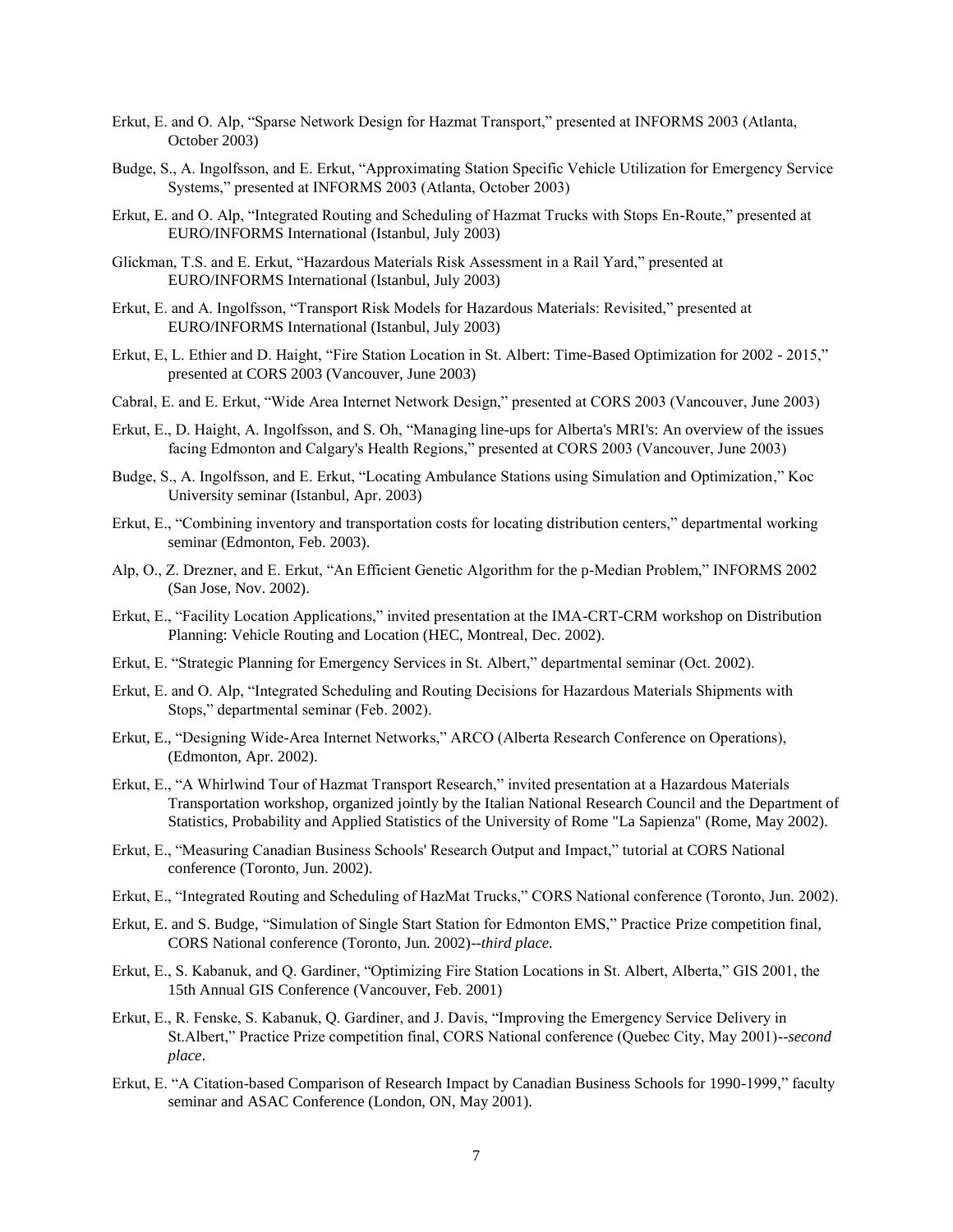#### **Teaching and Service Presentations** *(2002 – 2005 only)*

Haight, D. and E. Erkut, "Group Work and Peer Evaluations," seminar, University Teaching Services, (May 2005)

- Erkut, E. and D. Haight, "Improving Operations through Industry-University Collaboration," dinner presentation, Financial Executives International, Edmonton chapter (Feb. 2005)
- Erkut, E., "Teaching Activities," presentation at "Teaching Business," the first Faculty Teaching Workshop, School of Business (Dec. 2004)
- Erkut, E. "Using Mathematics and Computers for Decision Making," workshop for the Discovery Group (Grades 5 9) of Edmonton Association for Bright Children, (Nov. 2004)
- Erkut, E., "Incorporating Research and Collaboration in a Large Introductory Course," Faculty Brown Bag Lunch Session, University Teaching Services, U. of Alberta (Oct. 2004)
- Erkut, E., "Peer Evaluations: Lessons Learned from Past Failures," School of Business seminar (Sept. 2004)
- Erkut, E., "Using Technology to Facilitate Learning," invited luncheon talk, 9th INFORMS Computing Society Conference, Annapolis, Maryland (Jan. 2004), attended by 160; Seminar, School of Management, University of Texas at Dallas (May 2004), attended by 60; Joint session of the INFORMS Doctoral Colloquium and Teaching Effectiveness Colloquium (San Jose, Nov. 2002), Seminar, Koc University (Istanbul, April 2003); Seminar at HEC (Montreal, Jan. 2000); Invited plenary, Atlantic Schools of Business Conference (Halifax, NS, Oct. 1999).
- Erkut. E., "Increasing the Effectiveness of OR/MS Teaching in a Business School," Faculty seminar, Graduate School of Management, Sabanci University (Istanbul, Mar. 2004); Tutorial, CORS/INFORMS International Conference (Banff, May 2004); Departmental seminar, Industrial Engineering., Middle East Technical Univ. (Ankara, June 2004); Plenary, IFORS Teachers' Workshop (Manila, Philippines, July 2004); Tutorial at CORS National Conference (Toronto, Jun. 2002); Seminar, Industrial Engineering department, Bilkent University (Ankara, May 2002); Invited semi-plenary presentation, German Operational Research Conference (Duisburg, Sep. 2001); Teaching of Management Science, Summer Workshop (Indiana University, Jun. 2000); INFORMS' Teaching Effectiveness Colloquium (Salt Lake City, May 2000).
- Erkut, E., "Teaching Outside the Four Walls of the University: Project Courses," Faculty seminar, Graduate School of Management, Sabanci University (Istanbul, Mar. 2004); Plenary, IFORS Teachers' Workshop (Manila, Philippines, July 2004); Semi-plenary, INFORMS First Annual Teaching of Management Science Workshop (Marlborough, MA, July 04); Plenary, Innovations in Teaching Decision Support Systems Development Workshop (Jacksonville, FL, Aug. 04); CORS National Conference (Toronto, Jun. 2002).
- Erkut, E., "Teaching OR/MS Courses Using Spreadsheets: Business Education 'Excel'lence," Plenary, IFORS Teachers' Workshop (Manila, Philippines, July 2004); Workshop, German Operational Research Conference (Duisburg, Sep. 2001); Seminar at HEC (Montreal, Jan. 2000); Atlantic Schools of Business Conference (Halifax, NS, Oct. 1999).
- Erkut, E., "From Stanines to Letters," Faculty of Business seminar (Edmonton, Nov. 2003)
- Erkut, E., "Professor's Address," Transitions 2003, International Student Orientation, U. of Alberta (August 2003).
- Erkut, E., "Setting Standards for MRI Queues in Alberta," presented to Capital Health Authority (March 2003).
- Erkut, E., "Fire Station Location in St. Albert: 2002 2015," presented to the Senior Leadership Team of St. Albert (Jan. 2003), and to the City Council (Apr. 2003).
- Erkut. E., "How to Get Poor Student Ratings," University Teaching Services session (Edmonton, Sep. 2002), and Chemical and Metallurgical Engineering Department retreat (Nov. 2003); Business Research Conference (Edmonton, Feb. 2002).
- Erkut. E., "Teaching Large Classes in Smart Classrooms," Bilkent University seminar (Ankara, May 2002); University Teaching Services session (Edmonton, Mar. 2002).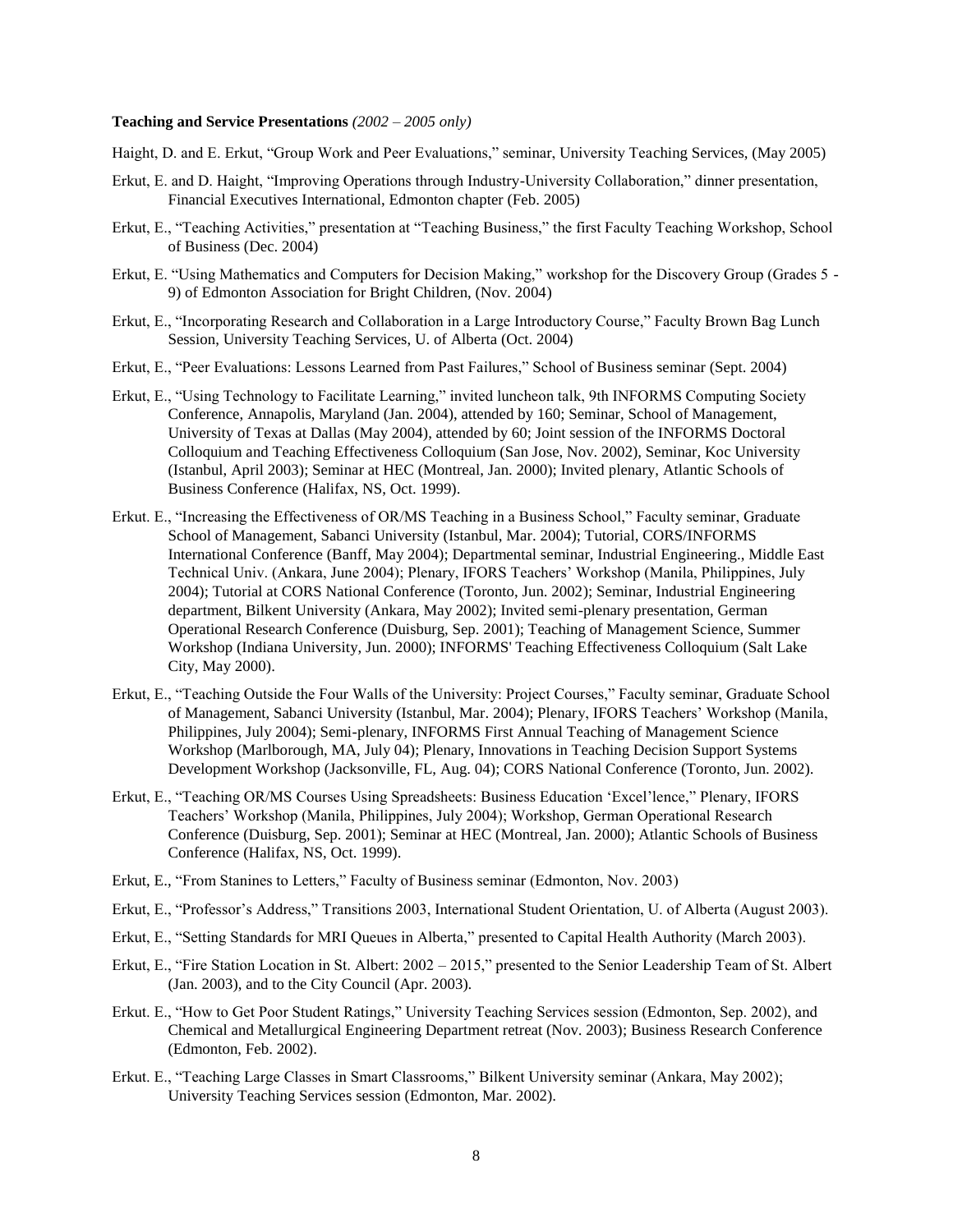# **Research Support**

#### **External support** *(Principle Investigator)*

| <b>Project title</b>                                            | <b>Duration</b>        | <b>Total</b> |
|-----------------------------------------------------------------|------------------------|--------------|
| Regional Telecom Network Design (Bell West)                     | 2003-2005              | \$180,000    |
| Optimizing Access to Selected Health Services (AHW)             | 2004-2006              | \$220,000    |
| Modeling Alternative Deployment and Operational Schemes         |                        |              |
| (Calgary EMS)                                                   | 2004                   | \$70,000     |
| <b>Natural Sciences and Engineering Research Council Grants</b> |                        |              |
| Regional Telecom Network Design (CRD)                           | 2003-2005              | \$175,000    |
| Hazardous Materials Transport                                   | $2002 - 2006$ (5 yrs.) | \$160,000    |
| Hazardous Waste Transportation Planning                         | 1998-2001 (4 yrs.)     | \$123,255    |
| A DSS for Hazardous Waste Logistics (collaborative)             | 1996-1998 (3 yrs.)     | \$323,100    |
| Hazardous Waste Logistics                                       | 1994-1997 (4 yrs.)     | \$100,000    |
| Models for Locating Undesirable Facilities                      | 1991-1993 (3 yrs.)     | \$72,000     |
| <b>Equipment Grant</b>                                          | 1990                   | \$9,675      |
| <b>Location Problems with Maximization Objectives</b>           | 1988-1990 (3 yrs.)     | \$54,000     |

| Internal support (faculty and university funds) |                    |                           |  |  |  |
|-------------------------------------------------|--------------------|---------------------------|--|--|--|
| <b>Source</b>                                   | <b>Duration</b>    | <b>Total</b>              |  |  |  |
| Francis Winspear Fellowship                     | 2003-2006 (3 yrs.) | \$36,000                  |  |  |  |
| Alexander Hamilton Fellowship                   | 1999-2002 (3 yrs.) | \$36,000                  |  |  |  |
| Alexander Hamilton Fellowship                   | 1995-1998 (3 yrs.) | \$36,000                  |  |  |  |
| McCalla Professorship                           | 1994               | one-year teaching release |  |  |  |
| Canadian Utilities Fellowship                   | 1992               | \$12,000                  |  |  |  |
| Nova Fellowship                                 | 1990               | \$12,000                  |  |  |  |
| Southam Fellowship                              | 1988               | \$7,000                   |  |  |  |
| <b>Central Research Fund</b>                    | 1987, 1989, 1992   | \$9,200                   |  |  |  |
| Muir Fund                                       | 1987, 1988, 1990   | \$9,150                   |  |  |  |
|                                                 |                    |                           |  |  |  |

#### **Graduate Supervision**

**Post-Doctoral Fellows:** Fatma Gzara (2003 – 2005, Assoc. Prof. at Waterloo), Stevanus Tjandra (2003 – 2005, analyst at Edmonton Police Dept.), Osman Alp (2000-2003, Assoc. Professor at University of Calgary), Gulcan Yesilkokcen (1997-1998, analyst at Aspen Technologies), Vedat Verter (1993-1995, Professor at McGill).

**Ph.D. Student Supervision/Joint Supervision:** Edgar Cabral (PhD in Management Science, 2005), Vedat Akgun (PhD in Industrial Engg, SUNY Buffalo, 2001), Burcin Bozkaya (PhD in Management Science, 1998), Jianjun Zhang (PhD in Earth and Atmospheric Sciences, 1998).

**M.Sc./MBA Student Supervision:** Lynn Gordon (MBA, 2003), Fiaz Aziz (M.Sc., Engineering Management, 2001), Mico Kurilic (M.Sc., Engineering Management, 1999), Umit Ozen (M.Sc., Industrial Engineering, Bogazici Univ., 1992), Thomas Baptie (MBA, 1990), Stephen R. Moran (MBA, 1989), Thomas Baptie (M.Sc. thesis, Mathematics, 1988), Edwin Lam (MBA, 1987), Peter Ott (MBA, 1987).

**Supervisory/Examining Committee Membership:** , Yong Li (PhD, Mgmt. Sci., 2005), Vladimir Iassenovski (MSc, Earth and Atmospheric Sci., 2004), Susan Budge (PhD, Mgmt. Sci., 2004), Turker Tanerguclu (MSc, Turkish Military Academy, Defence Sciences Inst, 2004), Ghada Mahmoud Hamouda, (PhD, Civil Engg., U. of Waterloo, 2004), Magdalena Jankowska (MSc, Comp. Sci, 2003), Felix Shmulevitz (MSc Geography, 1995), Chris Harrison (MBA/MEng, 1995), Christina Budanek (MSc, Civil Engg., 1995), Leontien Storrier (MSc, Geography, 1993), Joseph Oppong (PhD, Geography, 1992), Mike Micko (MSc, Mechanical Engg., 1989), K.N. Gopalakrishnan (MSc, Mechanical Engg., 1988), Kok Lung Wong (MSc, Computer Sci., 1988).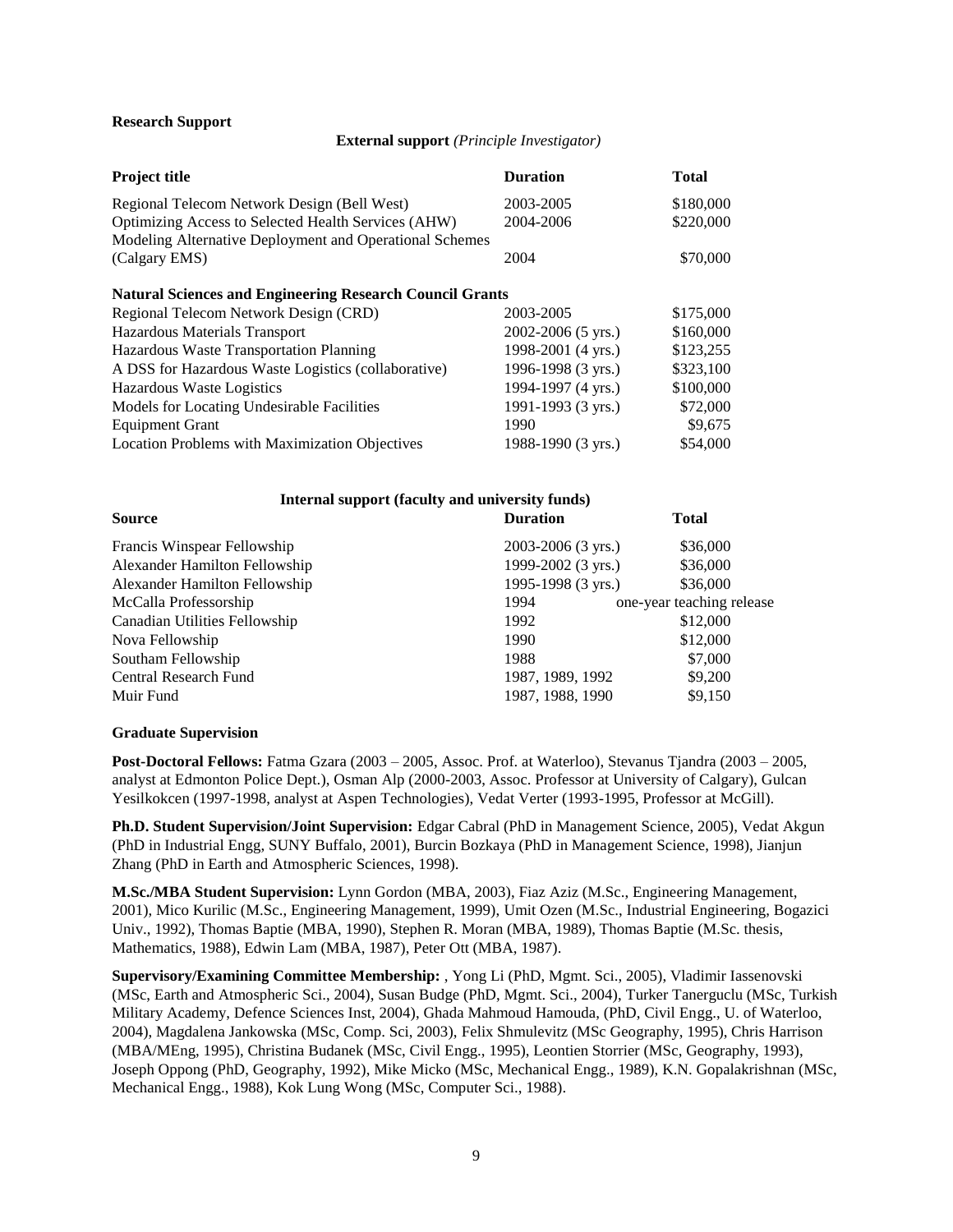# **Service**

#### **External Activities**

### **CORS (Canadian Operational Research Society):**

President, Edmonton Section (1995-2005) Chair, Education Committee (1997-2003) Chair, Program Committee (2003-2005) Chair, Student Paper Competition (2002 and 2003) National Coordinator, CORS Diploma Program (1997-2003) Member, Merit Award Selection Committee (2004-2006) Member, Committee on *INFOR*'s Future (1999-2000) Member, Executive Council (1995-2005), Councilor (1995-1997)

### **INFORMS (Institute for Operations Research and the Management Sciences):**

Chair, Lifetime Achievement in Location Analysis Award Selection Committee (2005-2007) Chair, INFORMS Education Committee (1997-2000) Founding President, INFORM-ED (INFORMS Forum on Education) (1995-1998) President, SOLA (INFORMS Section on Locational Analysis) (1995-1998) Vice President, COLA (College on Location Analysis), TIMS College (1990-1995)

### **Conference Organization:**

Conference Chair, 2004 CORS/INFORMS International Conference (Banff) Conference Chair, CORS National Conference (Edmonton, May 2000) Conference Chair, ISOLDE VII (Edmonton and Jasper, 1996) Conference Chair, Student Conference on Operations (1997, 1998, 1999, 2001, 2002) Special Sessions Chair, 2003 EURO/INFORMS International Conference (Istanbul) Cluster Chair, Education, IFORS Triennial 2005 Conference, Hawaii, July 2005 Cluster chair, Education, CORS (Ottawa, 1997), INFORMS (Washington, DC, 1996) Cluster chair, Location/routing, TIMS '94 meeting Cluster co-chair, Location analysis, Spring 1990 TIMS/ORSA meeting Member, Organizing Committee, INFORMS First Annual Teaching of Management Science Workshop (July 04, Marlborough, MA) Member, Organizing Committee, Innovations in Teaching Decision Support Systems Development Workshop (Jacksonville, FL, Aug. 04) Member, Organizing Committee, ISOLDE VIII (Portugal, 1999) Member, Program committee, YA/EM '93 conference (Turkish OR/IE)

#### **Editorial:**

Founding Editor-in-Chief, *INFORMS Transactions on Education* (1999-2005) Associate Editor, *Naval Research Logistics* (1996-2005) Associate Editor, *Computers & Operations Research* (2003-2005) Associate Editor, *Location Science* (1995-2000) Guest Editor, *Computers & Operations Research*, hazardous materials logistics issue (2005) Guest Editor, *INFOR*, student paper special issue (2003) Guest Editor, *Location Science*, ISOLDE VII special issue (1999) Guest Editor, *Transportation Science*, focused issue on hazardous materials transport (1996) Guest Editor, *INFOR*, special issue on hazardous materials logistics (1993) Editor of *LOCATOR*, the newsletter of SOLA (a TIMS College) (1990-1996) Refereed papers for *American Journal of Mathematics and Management Sciences, Annals of Operations Research, Computational Optimization & Applications, Computers & Operations Research, Discrete Applied Mathematics, Energy Studies Review, Environment and Planning A, Environmental Modeling and Assessment, European Journal of Operational Research, Geographical Analysis,*

*Health Care Management Science, IEE Transactions, IEEE Transactions on Engineering*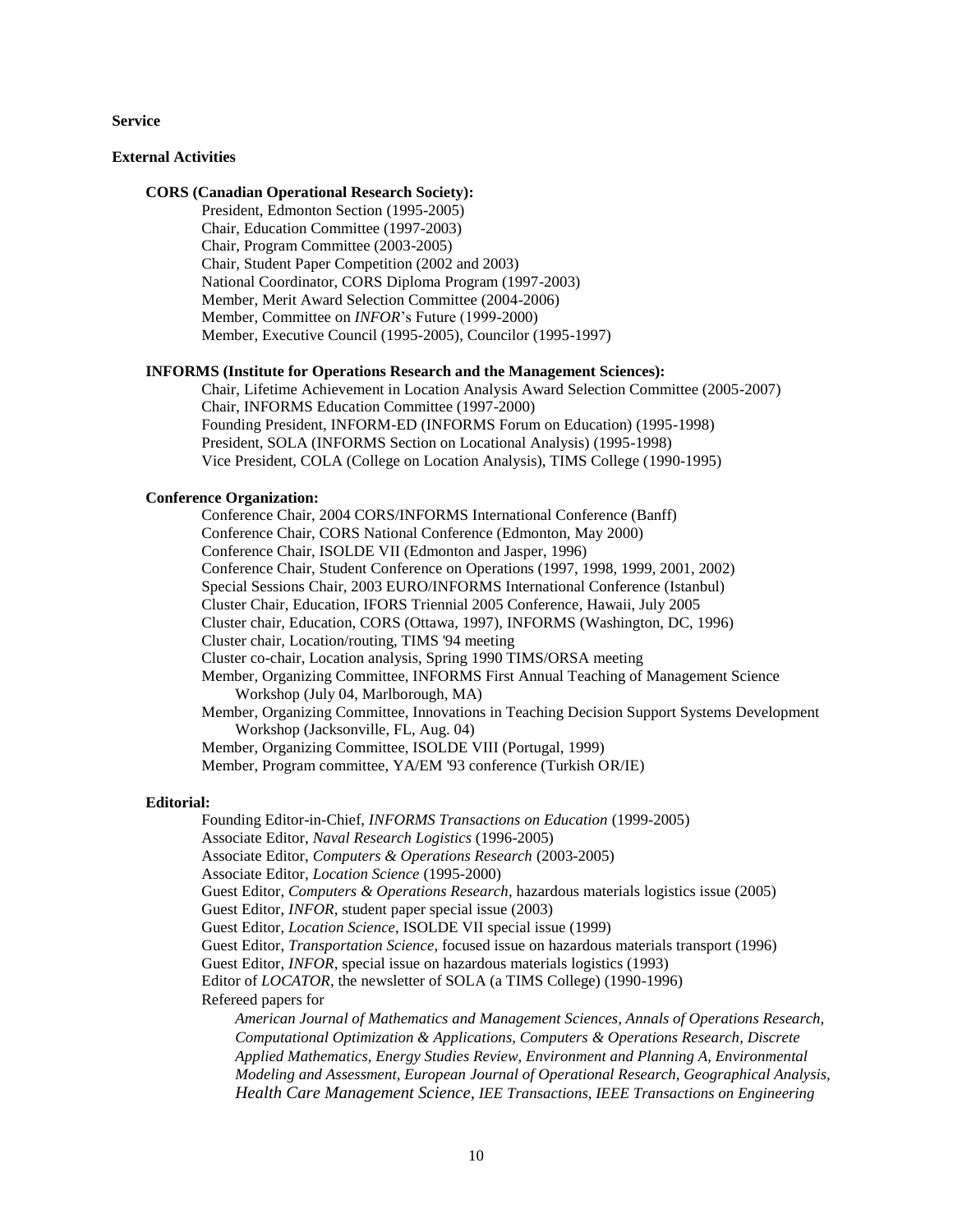*Management, IIE Transactions on Scheduling and Logistics, IMA Journal of Mathematics Applied in Business and Industry, INFOR, Interfaces, International Transactions in Operations Research, Location Science, Management Science, Naval Research Logistics, Networks, OMEGA, Operations Research, Optimization Methods and Software, Studies in Locational Analysis, Transportation Science*.

Reviewed 13 NSERC grant applications, 9 tenure/promotion cases for various universities, and a MITACS national center for excellence.

### **Consulting Activities**

- studied the demand and supply for MRI in Edmonton (2003)
- political redistricting of the city of Edmonton for council elections (2002)
- conducted a simulation study to assess a single start station for Edmonton ambulance service (2001)
- assisted Stel-Mar/Inland with a cement plant relocation study (2000)
- conducted fire station location and crew sizing projects for St. Albert Fire department (2000 and 2002)
- managed algorithm design for grinding mill scheduling for Inland Cement (1999)
- assisted TransAlta in redesigning service network (1997), reducing overtime costs (1998), and staffing (1998)
- supervised demand forecasting for cellular telephones for Telus (1996),
- advised EdTel on the fleet size for provincial equipment maintenance service (1995),
- devised a distribution system for durable (ARCELIK) household goods for ATILIM (Istanbul, Turkey) (1992),
- designed vehicle routing software for Alberta Energy Conservation/Efficiency Branch (1986).

#### **Internal Activities**

#### **School of Business**

Member, Executive Committee (2004)

Founding Director, Centre for Excellence in Operations (2000-2005) Faculty Advisor, Operations Management Student Club (1998-2004) Member, Operations Management Advisory Council (1998-2001) Faculty Advisor, Inter-Collegiate Business Competition Team (2001-2004) Chair, High School Problem Solving Competition (2000-2003) Member, Management Information Systems Recruiting Committee (2001-2002) Member, Technology Committee (2000-2002) Faculty Coordinator, University Teaching Program (1998-2002) Member, Management Science Recruiting Committee (1989-1990, 1995-2001) Member, Faculty Evaluation Committee (2000-2001) Member, PhD Policy Committee (1995-2001) Member, Winspear Senior Fellowship Selection Committee (1999-2000) Chair, MacKenzie Teaching Award Committee (1997-1998) Chair, Winspear Senior Fellowship Selection Committee (1997) Member, Faculty Cooperative Education Committee, U.A. (1992-1997) Member, Faculty Human Resources Management Committee (1991-1992) Member, Labatt's Teaching Award Committee (1991-1992) Coordinator, Introduction to Management Science course (1989-1995) Member, Faculty Undergraduate Studies Policy Committee (1989-1991) Member, Ethics Committee (1988-1990)

#### **University of Alberta**

Member, Working Group on Teaching and Research (2004) Member, Vargo Teaching Chair Selection Committee (2004) Member, Environmental Research and Studies Centre Advisory Board (1991-2002) Member, Technologically Enhanced Instructional Spaces Committee (1997-2002) Vice-Chair, Teaching and Learning Committee (1999-2002) Chair, University Teaching Awards Committee (1999-2002)